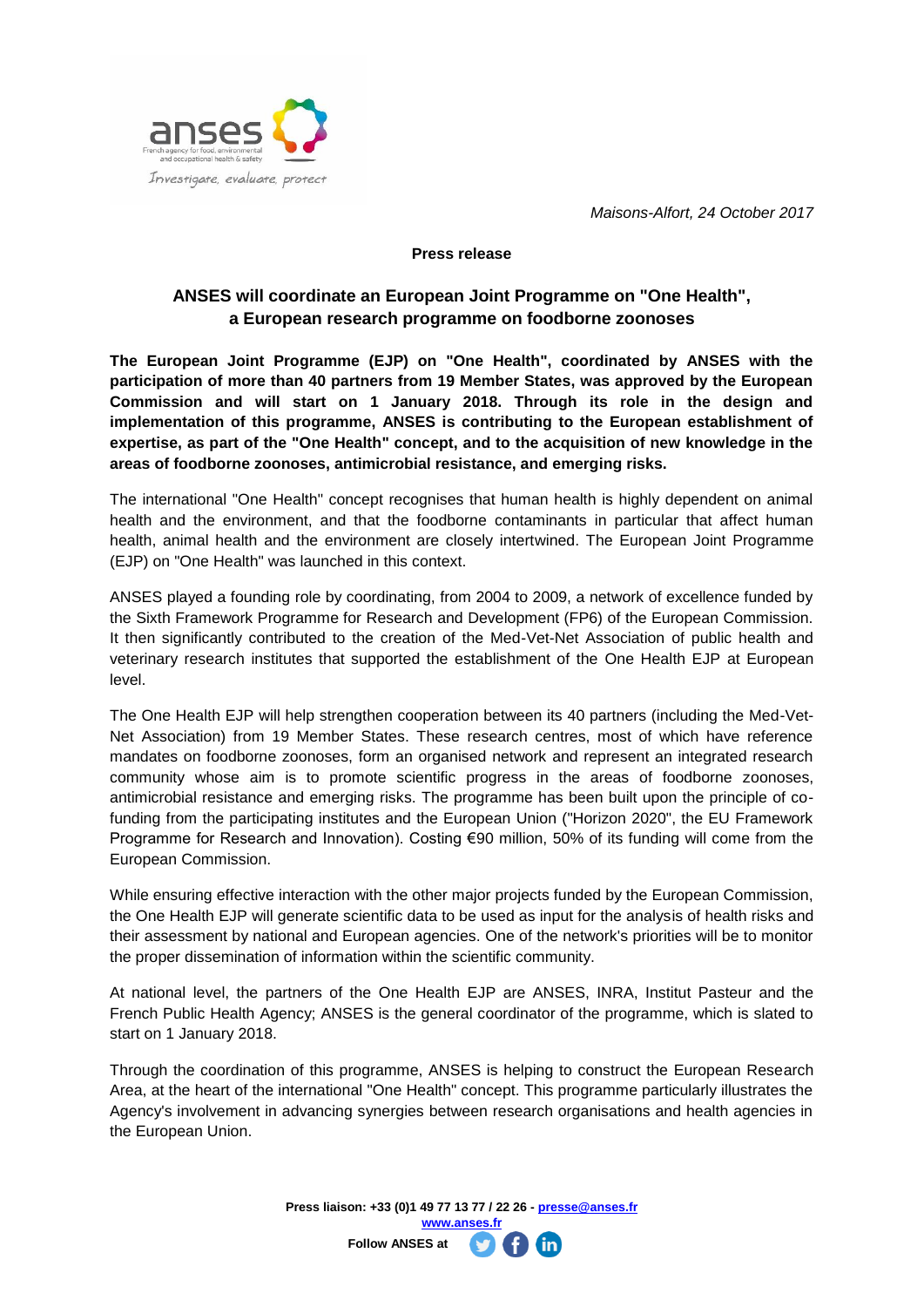**AGES** - Österreichische Agentur für Ernährungssicherheit - Austria

**ANSES** - French Agency for Food, Environmental and Occupational Health & Safety - France

**APHA** - Animal and Plant Health Agency – United Kingdom

**BfR** - Bundesinstitut für Risikobewertung - Germany

**BFSA** – Bulgarian Food Safety Agency - Bulgaria

**CODA-CERVA** - Centrum voor Onderzoek in Diergeneeskunde en Agrochemie / Veterinary and Agrochemical Research Centre - Belgium

**DTU** – Danmarks Tekniske Universitet – Denmark

**FHI** - Folkehelseinstituttet / Norwegian Institute of Public Health - Norway

**FLI** - Friedrich-Loeffler-Institut, Bundesforschungsinstitut für Tiergesundheit / Federal Research Institute for Animal Health - Germany

**FoHM** - Folkhälsomyndigheten / The Public Health Agency of Sweden - Sweden

**IISPV** - Institutul De Igiena Si Sanatate Publica Veterinara - Romania

**INCDMIC** - Institutul National de Cercetare-Dezvoltare pentru Microbiologie si Imunologie "Cantacuzino" -Romania

**INIA** - Instituto Nacional de Investigación y Tecnología Agraria y Alimentaria - Spain

**INIAV** - Instituto Nacional de Investigação Agrária e Veterinária - Portugal

**INRA** – Institut national de la Recherche Agronomique / French National Institute for Agricultural Research - France



Animal & Plant Health Agency



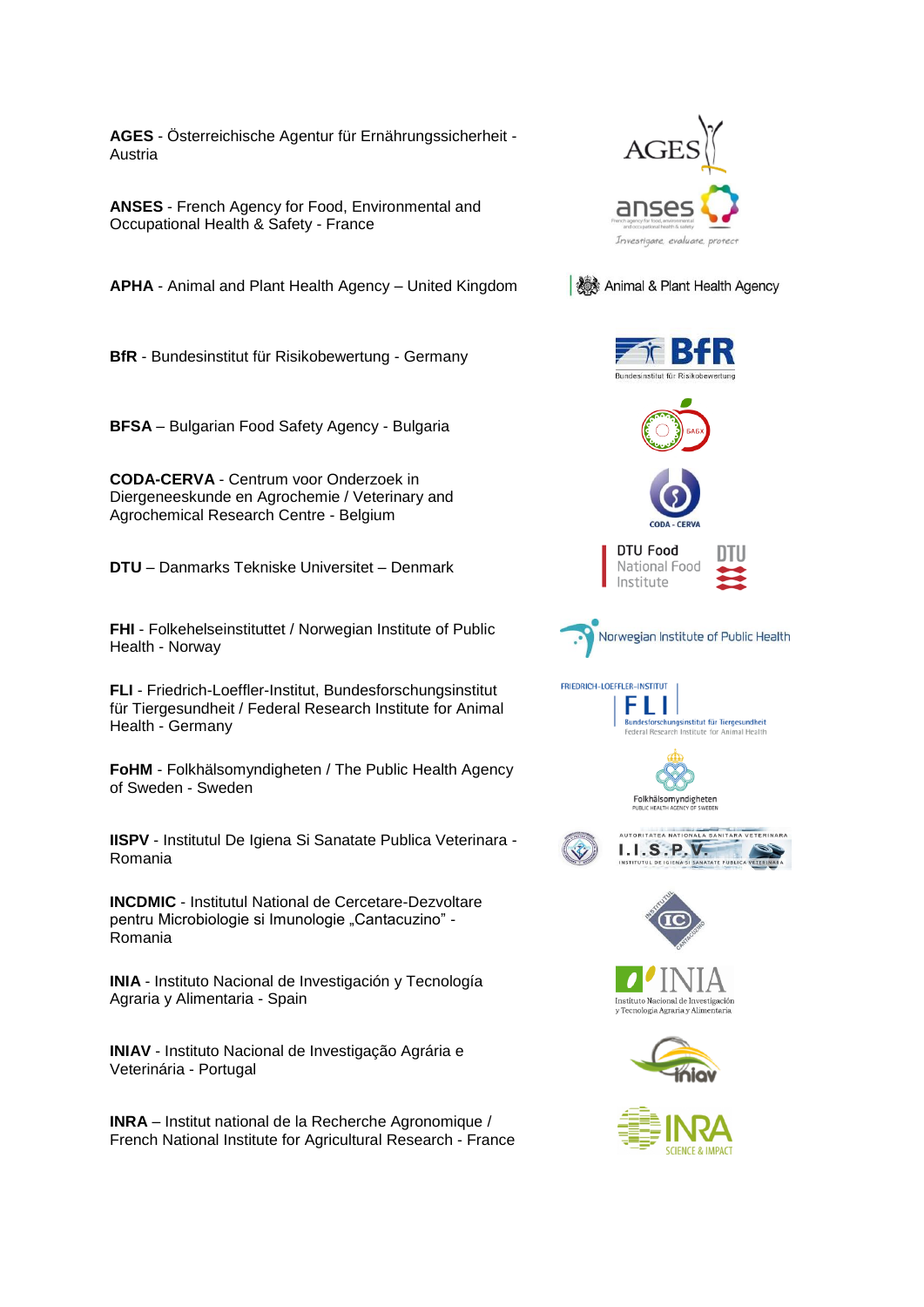**Institut Pasteur** - France

**INSA** - Instituto Nacional de Saúde Doutor Ricardo Jorge - Portugal

**ISS** - Istituto Superiore di Sanita - Italy

**IZS AM Teramo** - Istituto Zooprofilattico Sperimentale dell'Abruzzo e del Molise "Giuseppe Caporale"- Italy

**IZS LER Brescia** Istituto Zooprofilattico Sperimentale della Lombardia e dell'Emilia Romagna "Bruno Ubertini" - Italy

**MVNA** - Med-Vet-Net Association for Zoonoses Research - Europe

**NCE** - National Public Health Institute - Hungary

**NCIPD** - National Center of Infectious and Parasitic Diseases - Bulgaria

**NUIG** – National University of Ireland, Galway - Ireland

**NVI** - Veterinaerinstituttet / National Veterinary Institute - Norway

**PHE** - Public Health England – United Kindgom

**PIWET** - Panstwowy Instytut Weterynaryjny – Panstwowy Instytut Badawczy - Poland

**RIVM** – Rijksinstituut Voor Volksgezondheid en Milieu – Netherlands

**RKI** - Robert Koch Institut - Germany

**Santé Publique France** – French Public Health Agency - France